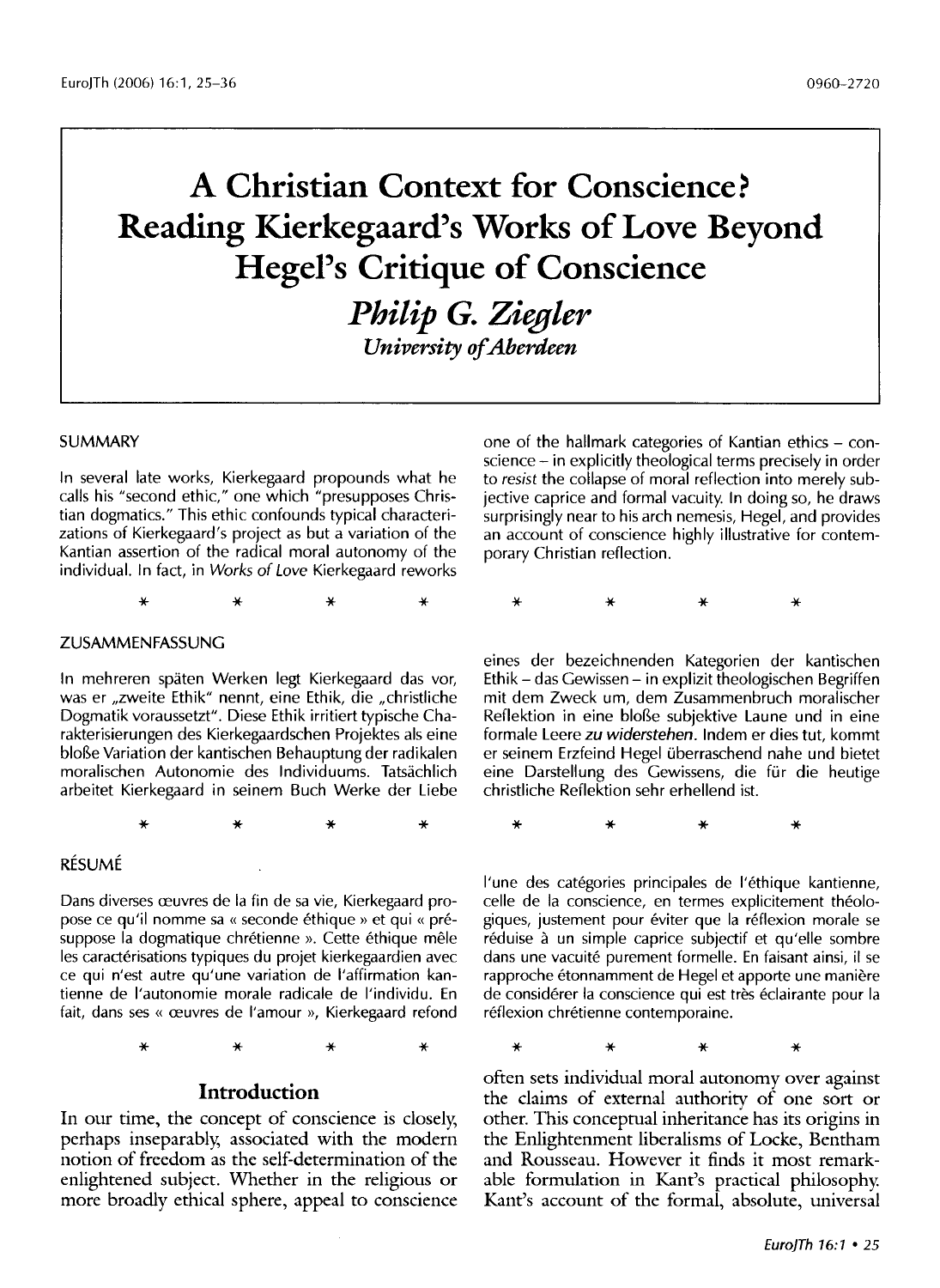and subjective character of conscience as the seat of rational human moral reflection and legislation is a watershed from which contemporary common sense notions of human freedom as the exercise of the unrestricted self-legislating will are all downstream.<sup>1</sup>

It is precisely this Kantian view of the self with its absolute claim to moral self-determination which comes under Hegel's critical scrutiny; and prompts him to develop an ethic which avoids the problems he sees besetting any such radically subjective account of morals.<sup>2</sup> For Hegel, the perils of the radically subjective conscience of Kant's *Moralitiit*  are surmounted by recasting conscience within an account of what he calls *Sittlichkeit,* or actual socioethical life. This ethical life overcomes the apparent opposition of the freedom of subjective Spirit (which is the heart of *Moralitiit)* and the claims of objective Spirit (which constitute the structures of abstract Right), and shows up the essential coherence of individual moral freedom and objective social structures and obligations.

As in all such dialectical ascents in Hegel's thought, subjective moral freedom is surpassed, but only so as to be essentially preserved. Of course, on the other side of this ascent the very idea of ethical freedom is transformed: if, from the perspective of *Moralitiit* freedom is construed as freedom *from*  external, heteronomous ethical constraint, from the perspective of *Sittlichkeit* this opposition of internal and external, autonomy and heteronomy is abolished, so that freedom can now be said to be freedom *freely* to assume and exercise one's role in social and political life. Individual conscience and external moral claims are no longer at odds with one another in Hegel's vision of a human moral freedom "grounded in the *acceptance* of our defining situation... [and] powered by an affirmation of this defining situation as *ours."3* 

Now, readers of Kierkegaard's *Fear and Trembling* will no doubt recall the Dane's allergy to Hegel's *Sittlichkeit,* a dis-ease made manifest under the evocative figure of the story of Abraham and Isaac (Gn22:1-18), and focussed in the concept of the teleological suspension of the ethical.<sup>4</sup> In that text, Johannes *De Silentio* struggles to extract the individual out from under the totalizing claim of the ethical sphere of custom, role and law (the constituents of *Sittlichkeit)* by positing a religious sphere of individual obligation beyond that of ethics: Abraham's freedom to respond to God's concrete command to sacrifice Isaac *must not* be constrained by any external complex of social obligations, including- alarmingly- that of father and son. *De Silentio* contends that such constraints are impotent in relation to the radical personal freedom of the 'Knight of faith'. Indeed, this work is commonly taken to be an assertion, *contra Hegel,*  of the autonomy of human conscience in the teeth of the claims of ethical community.

But is this view of things correct? Is *De Silentio's*  task in effect, to put the Hegelian genie 'back in the Kantian bottle' with the help of religion? Is Kierkegaard's own understanding of individual autonomous conscience basically an *irrationalized* version of Kantian moral subjectivism, perhaps even its apotheosis? This is precisely the view famously proposed by Alasdair Maclntyre:

The fundamental doctrine of Søren Kierkegaard is that not only are there no genuine objective tests in morality; but that doctrines which assert that there are function as devices to disguise the fact that our moral standards are, and can only be, chosen. The individual utters his moral precepts to himself in a far stronger sense than the Kantian individual did: for their only sanction and authority is that he has chosen to utter them.<sup>5</sup>

Maclntyre takes Kant's moral philosophy to be the "immediate ancestor" of Kierkegaard's work, and sees the latter's book *Either/Or* to be "at once the outcome and epitaph of the Enlightenment's systematic attempt to discover a rational justification for morality" whose essential contribution is to make plain the "arbitrariness of our moral culture".<sup>6</sup>

Such a reading of Kierkegaard's understanding of morals in general, and of conscience in particular, is inadequate in the extreme. Not only does it fail to locate *Either/Or* and *Fear and Trembling* in the movement of the authorship, it also neglects to take seriously the teaching developed in the later and explicitly theological writings which form the *telos* of Kierkegaard's life work as a whole. Whereas the ethic put forward in *Fear and Trembling* is chiefly polemical and tactical in nature, that articulated in *Works of Love* (1847) represents the mature expression of the "new" or "second" ethic to which Kierkegaard had gestured in the early paragraphs of *The Concept of Anxiety* - an ethic that "belongs to a different order of things" because it "presupposed dogmatics".<sup>7</sup> Bruce Kirmmse regards this text as one of the most important of Kierkeagaard's works, and certainly his major ethical work.<sup>8</sup> It is in *Works of Love* that the concept of conscience is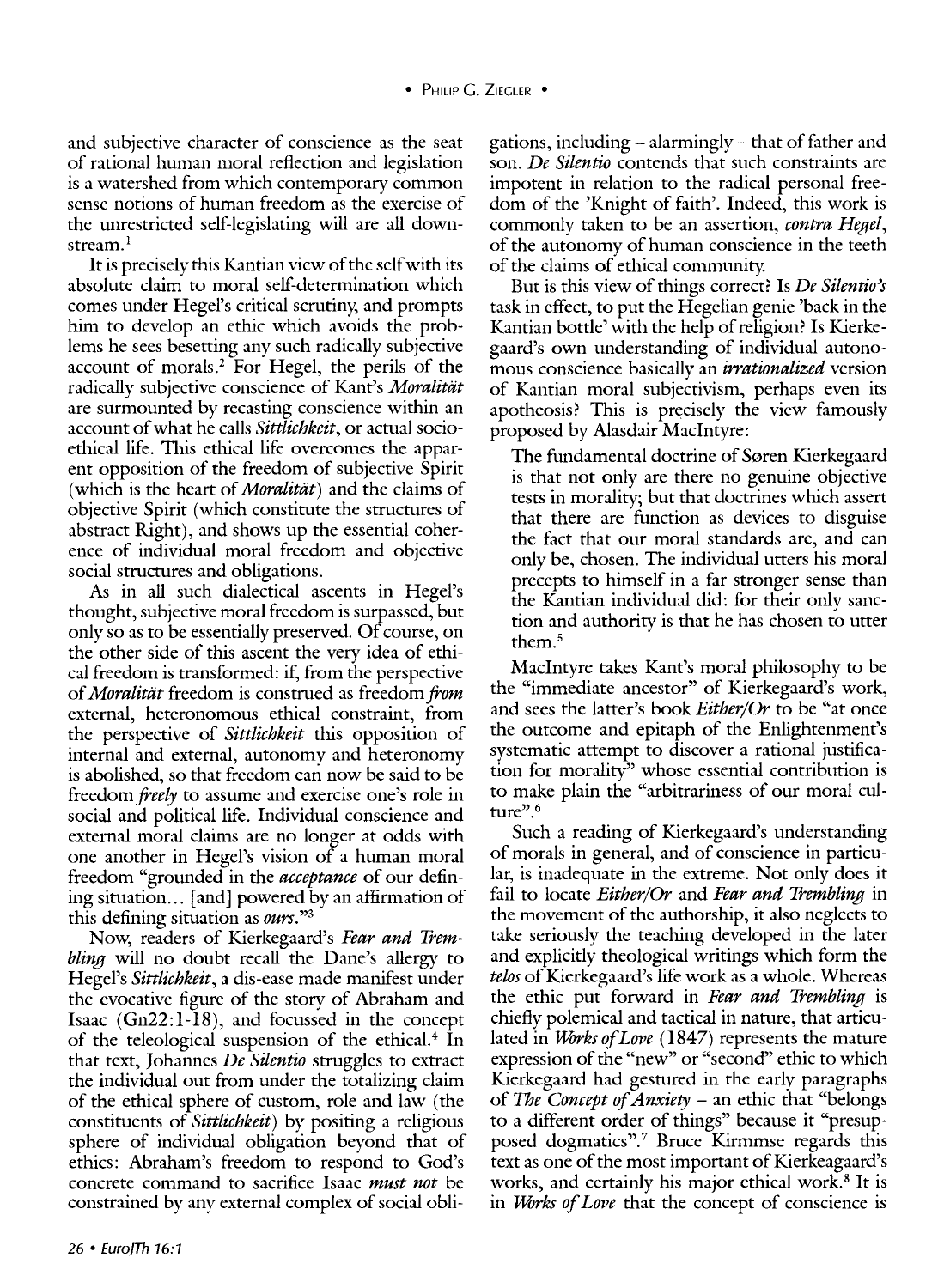treated at length within an account of love as it to be "Christianly understood" and moved beyond whatever constructive ethical proposals one might glean from readings of *Fear and Trembling, Either/*  Or or other works of the authorship on their own terms.

My thesis is this: Kierkegaard's exposition of conscience in *Ufirks of Love* in fact shows him to be in active revolt *against* the Enlightenment view of conscience as the consummation of human moral autonomy. Amy Laura Hall, has persuasively argued that *Ufirks of Love* is first and foremost an attack on self-confident moral reasoning, representing

Kierkegaard's sustained attempt to reinsert the indicting use of the law into a conversation overconfident in human effort and blithely reliant upon God's corporate dispensation of grace.. to precipitate the awareness of sin indispensable for our repentance and to evoke the confession necessary for our reception of grace.<sup>9</sup>

While I concur with this judgment, it seems to me integral to Kierkegaard's pursuit of this aim, that he must spell out what Charles Taylor has called "a situation for human freedom" wherein moral subjectivity is set within a range of determinate relations which form for it the contours of "moral space".<sup>10</sup> Though differing radically in so many other ways, here for a moment, Hegel and Kierkegaard find a point of positive relation. They together reject a view of moral autonomy that violently abstracts human agents from the fundamental ethical reality in which their agency is exercised, and indeed is possible at all. The concept of conscience Kierkegaard develops moves in the same direction of Hegel's critique of the Kantian ethics of subjectivity; it reasserts, within the very notion of conscience itself, an objective situation by which moral agency is substantiated and to which it is trued.

Of course, the nature of this moral field is markedly different for Kierkegaard than for Hegel. It is the strictly *theological* tenor of Kierkegaard's account of nature and context of conscience that is perhaps most striking here.<sup>11</sup> As David Gouwens aptly describes, *Works of Love* offers "an extensive grammar that examines and tests the quality of human love in light of divine love". 12 For Kierkegaard, the ethical reality in which conscience arises is constituted first and foremost by the God-relationship, and then subsequently also by the relationship with the neighbour God establishes. Crucial is the way Kierkegaard sees these two relations with God and neighbour as relations which *mediate* the willing and doing of the individual moral agent. Such mediation  $-$  as Hall's work shows  $-$  is no trifling matter either. For conscience is where the determinative reality of these two fundamental mediating relations is brought to bear upon personal moral reflection and finds humble and fragile expression. In the movements of conscience, the moral agent is confronted with the "Christian objection to the self-willfulness of drives and inclinations" and their all-too-human moral schemes are exposed to a "chilling inversion".<sup>13</sup> In conscience then, reality itself as Christianly understood presses in to bring to "make foolish the wisdom of the wise" as it reorients all ethical reflection to that one "whom God made our wisdom" **(1** Cor 1: **10,** 30).

To grasp Kierkegaard's "second ethic" adequately we must pay close attention to the way it confounds typical characterization of his ethics as a close cousin of the Kantian project of asserting the radical moral autonomy of the individual. And few things show how far off the mark such characterizations are than the account of conscience provided in *Works of Love.* For here Kierkegaard reworks one of the hallmark categories of Kantian ethics in explicitly theological terms precisely in order to resist the collapse of moral reflection into merely subjective caprice and formal vacuity. In doing so, he draws surprisingly near to his arch nemesis, Hegel, in ways that are both telling and important.

## **Hegel's Critique of Conscience**

To draw out the correspondence between Hegel and Kierkegaard at this point, it is necessary to recount all-too briefly Hegel's treatment of conscience in the *Philosophy of Right* and the *Phenomenonology ofSpirit.* In both works, conscience marks a penultimate stage in the unfolding history of *Geist.*  In Hegel's study of Right, conscience emerges as the most intense expression of *Moralitat*, the final moment before the dialectical transition to *Sittlichkeit.* In the *Phenomenology,* conscience is discussed within the "third world of Spirit," that of *moral* Spirit, just prior to the dialectical transition to religion. 14 Although engaging slightly different aspects of Kant's understanding of conscience, in both cases consideration of conscience sets up the essential *problematique* which Hegel's own account of ethical life (and similarly Kierkegaard's own recasting of conscience, as will be shown) attempts to resolve.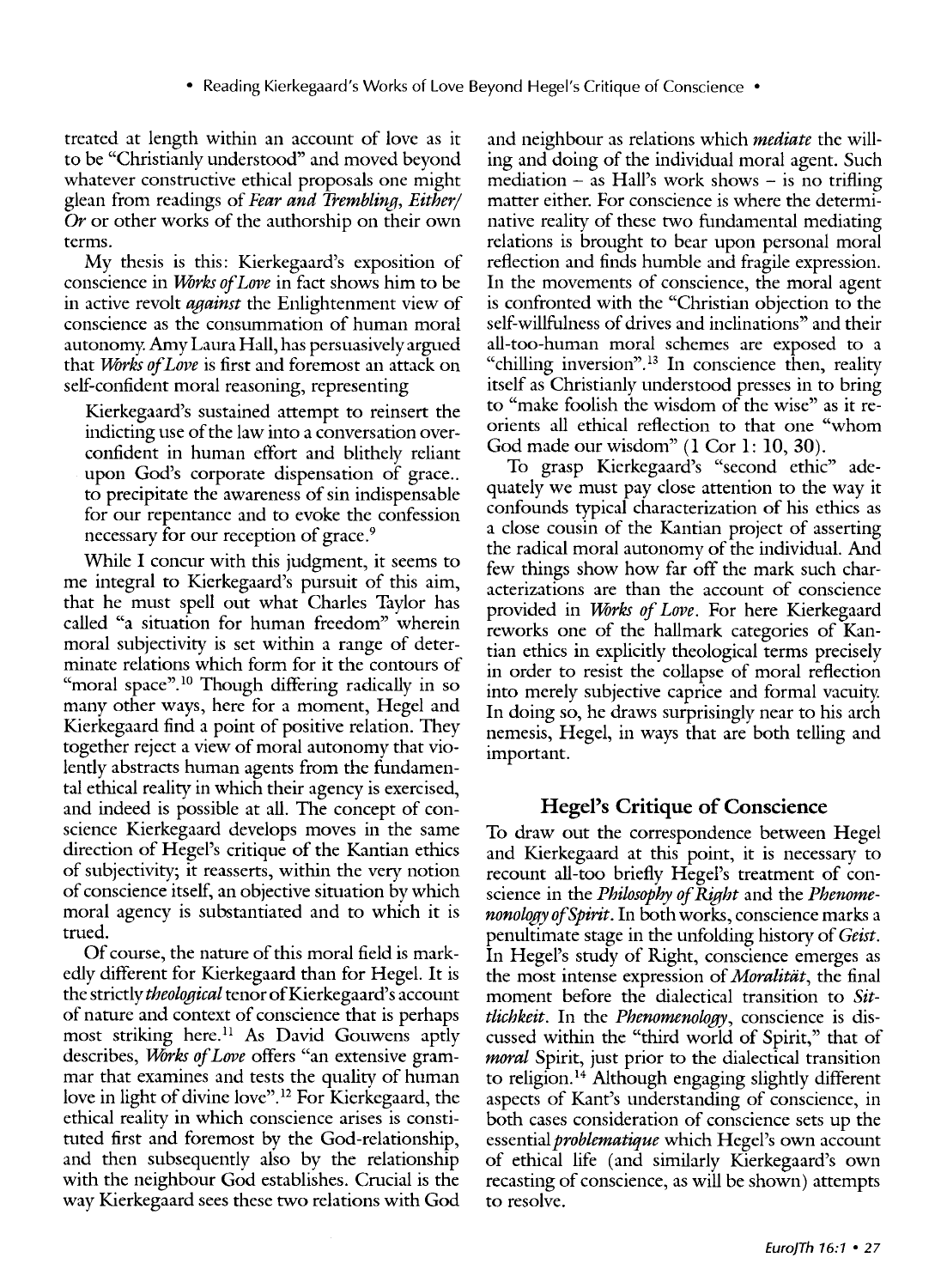It is the nature of the merely moral standpoint, Hegel says, to focus one-sidedly upon the individual subject and his moral will. Pursued to its end, this unbalanced stress upon subjective moral will results in the good being characterized "as the universal abstract essentiality of the will, i.e, as duty" *(PR§* 133). Whatever is to be done is to be done simply and solely for duty's sake. The good is thus identified with that which duty unconditionally enjoins from within upon the subjective will. But, Hegel asserts, no content is specified for such duty, because,

duty itself in the moral self-consciousness is the essence of the tmiversality of that consciousness... all that is left to it, therefore, is abstract universality, and for its determinate character it has identity without content, or that abstract positive, the indeterminate. *(PR* § 135)

Left with this abstraction, the moral subject labours under the formal injunction of duty's *ought*  without being able to specify or give content to this *ought* for itself. It is at this point that Hegel says conscience arises. It is in conscience that moral selfconsciousness "first has its *self-certainty; a content*  for the previously empty duty" *(PS* § 633). Playing on the linguistic affinities of certainty ( *Gewijlheit)*  and conscience *(Gewissen)*, Hegel defines the latter as "that which establishes the particular and is the determining and decisive element" within subjective moral consciousness whose "universality, reflected into itself, is the subject's absolute inward certainty of himself" *(PR§* 637).

Conscience makes concrete the abstract will. This is to say that conscience is a "simple action in accordance with duty, which fulfills not this or that duty, but knows and does what is concretely right" in any given situation *(PS§* 635). From within the standpoint of *Moralität*,<sup>15</sup> conscience claims absolute moral authority for the subjective insight of the individual. Indeed, conscience is exactly "the expression of the absolute title of subjective selfconsciousness to know itself, and from within itself, what is right and obligatory;" it is "the unity of subjective knowing with what is absolute" *(PR* § 137). In conscience, then, the moral subject claims for himself *immediate certainty* of the content of his duty in the form of his own *inner conviction (PS* § 637).

So conscience represents the radicalization of whole moral standpoint with its one-sided emphasis on the subjective will. The moral knowing that is conscience is the knowing of,

the self-assured Spirit which has its truth within *itself,* in *its* knowledge, and therein as knowledge of duty.... In the strength of its own selfassurance it possesses the majesty of absolute *autarky....* The *self-determination* is therefore, without further ado, absolutely in conformity with duty. *(PR* § 646)

Moral conscience on such a view finally rests upon the individual's "moral genius, which knows the inner voice of its immediate knowledge to be a divine voice" *(PS§* 655).

In the claims thus made for conscience, Hegel sees starkly manifest the heart of the problem with Kantian morals as a whole. In its singular stress upon the principle of individual subjective willing as the essence of the moral life, *Moralität* is driven first to an entirely formal (and so empty) notion of duty, the content of which, if it is to be made specific at all, can only be specified by the self-legislation of the individual moral will. *As* a result, appeal to conscience represents an essentially *arbitrary* resolution to the ethical problem.<sup>16</sup> In conscience, the subject's "intention, through being *its own* intention, is what is right; all that is required is that it should know *this* and should state its conviction that its knowing and willing are right" *(PS* § 654). Having no reference to an objective content for its moral knowledge nor external motive for its moral will, conscience lapses into capriciousness: the moral subject, on Kant's terms, "in the majesty of its elevation above every specific law and every content of duty, puts whatever content it pleases into its knowing and willing" *(PS§* 655).

*As* arbitrary, the claim of conscience is also always also deeply ambiguous. Hegel concludes the matter:

The ambiguity in connection with conscience lies therefore in this: it is presupposed to mean the *identity* of subjective knowing and willing with the true good, and so is claimed and recognized to be something sacrosanct; and yet, at the same time, as the mere subjective reflection of self-consciousness into itself, it still claims for itself the title due, solely on the strength of its absolutely valid rational *content,* to that identity alone. *(PR§* 137)

In its unflinching concentration on formal subjectivity, Kantian morals never grasps this "absolutely valid rational content" objectively, and yet under the rubric of conscience it nonetheless pretends to knowledge of it all the same. Hegel sees in this simply its *reductio* into arbitrariness and perva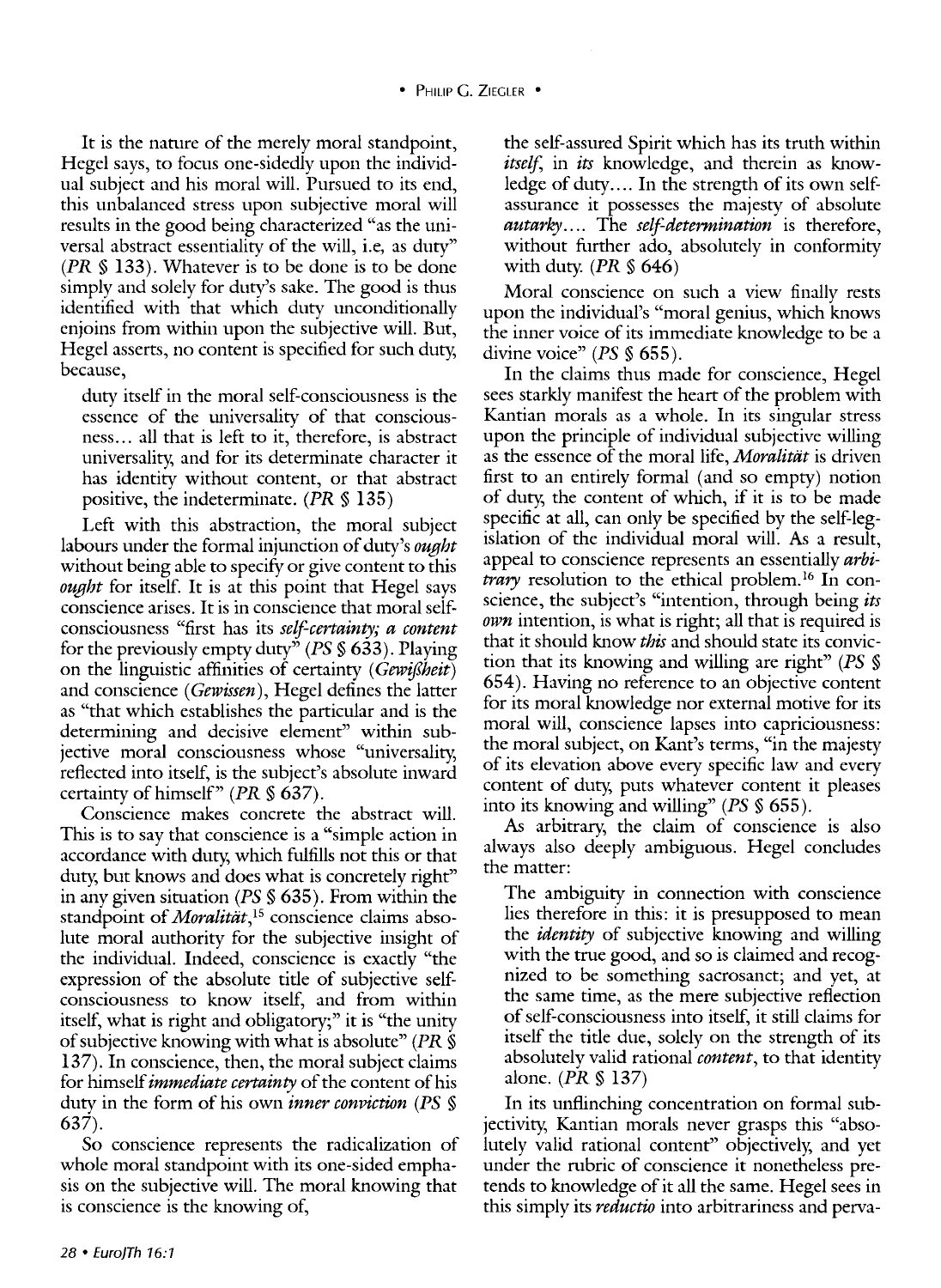sive ambiguity. Kant's moral position, finally, must abandon the determination of the good to the voluntary choice of particular subjects, and thus blurs the distinction between moral and amoral, good and evil. 17 This is what lies behind Hegel's famous charge that "if conscience is only formal subjectivity, to have a conscience is simply to be on the verge of slipping into evil in independent selfcertainty"  $(PR \hat{\S} 139)$ .

Hegel presses the logic of the Kantian conscience to its extreme, and so into a fundamental *aporia,* for the sake of resolving it. In the *Phenomenology,* this resolution is found in religion; in the *Philosophy of Right,* in *Sittlichkeit,* where the objective one-sidedness of abstract Right and the subjective one-sidedness of abstract moral subjectivity are each overreached in a *concrete* substantiation of the ethical Idea. But for our purposes, what is most significant in all this is the basic *shape* of Hegel's protest against the Kantian ethics of subjective conscience as the background for Kierkegaard's own reworking of the concept of conscience. Hegel's critique of conscience strikes at its *Situationslosigkeit,* its abstraction from all ethical objectivity, and hence its inescapably arbitrary and ambiguous nature. His own discussion of *Sittlichkeit* re-asserts an external and objective situation for conscience, a situation no longer thought to be at odds with subjective moral freedom, but rather the very condition of possibility for the existence of genuine subjective moral freedom at all. Hegel's solution to the adjudged inadequacies of the Kantian conscience is to provide for it a determinative context in an account of ethical life – under the rubrics of family, civil society and the state  $-$  that affords a material (and not merely formal) frame of reference within which conscience can stand as a viable category for ethics. To be rehabilitated, conscience must recover its "ethical substance."<sup>18</sup>

## **Conscience and Love - K.ierkegaard's Recasting of Conscience**

We know that Kierkegaard was aware of Hegel's critical treatment of conscience, and that he saw his own account of conscience as adequate to avoid the problems Hegel attacks. In a journal entry from 1849, Kierkegaard writes,

... conscience in its immediate state ... contains elements which are the very opposite of conscience. Herein lies the truth of what Hegel says about conscience being a form of evil. But in another sense Hegel says this without justification. He ought rather to have said: What many, indeed most, people call conscience is not conscience at all, but moods, stomach reflexes, vagrant impulses, etc. – the conscience of a bailiff. $1\overline{9}$ 

Kierkegaard distinguishes between conscience "in its immediate state" and conscience shot through with "ethical substance," freely granting the force of Hegel's critique of the former. Is it possible that, in the matter of conscience at least, Kierkegaard and Hegel might prove to be closer than might be expected given Kierkegaard's generally antagonistic posture towards the German philosopher?

Adequately exploring this possibility and rightly interpreting Kierkegaard's concept of conscience are both inhibited by approaches that have exclusive reference to existentialism as an interpretive framework and that neglect, as a matter of course, the later and explicitly theological works which Kierkegaard penned. Readings of this type are legion, and they typically cast conscience as one of a cluster of concepts with which Kierkegaard describes the subjective moral machinations of individual consciousness. On such views conscience amounts to a mode of subjectivity in which "one recognizes the obligation that one has to oneself to become a self<sup>320</sup> and so is understood solely as an aspect of individual self-consciousness whose origin, function and goal is the self: conscience exhausts its reality completely within the internal dynamics of the moral subject. Indeed, any suggestion the pseudonymous works might give that Kierkegaard conceives of conscience having external reference to "either universal laws, or an absolute *telos* or God" is vigorously resisted in defense of this strictly existentialist interpretation.<sup>21</sup> The result is to ascribe to Kierkegaard a view of conscience as a legislative and juridical faculty wholly internal to the self, which is "immanently present in the being of rational, self-reflective, self-conscious human beings."22

If such readings were correct, Kierkegaard's idea of conscience would be squarely in the sights of Hegel's critique of conscience. That such readings are in fact untenable becomes clear in the light of the account of conscience Kierkegaard gives in *Wirks of Love.* Here we find an explicitly theological doctrine of conscience, one that articulates the concept of conscience *proper* to which Kierkegaard alludes in the journal entry cited above. Here we find that Kierkegaard has carefully attended to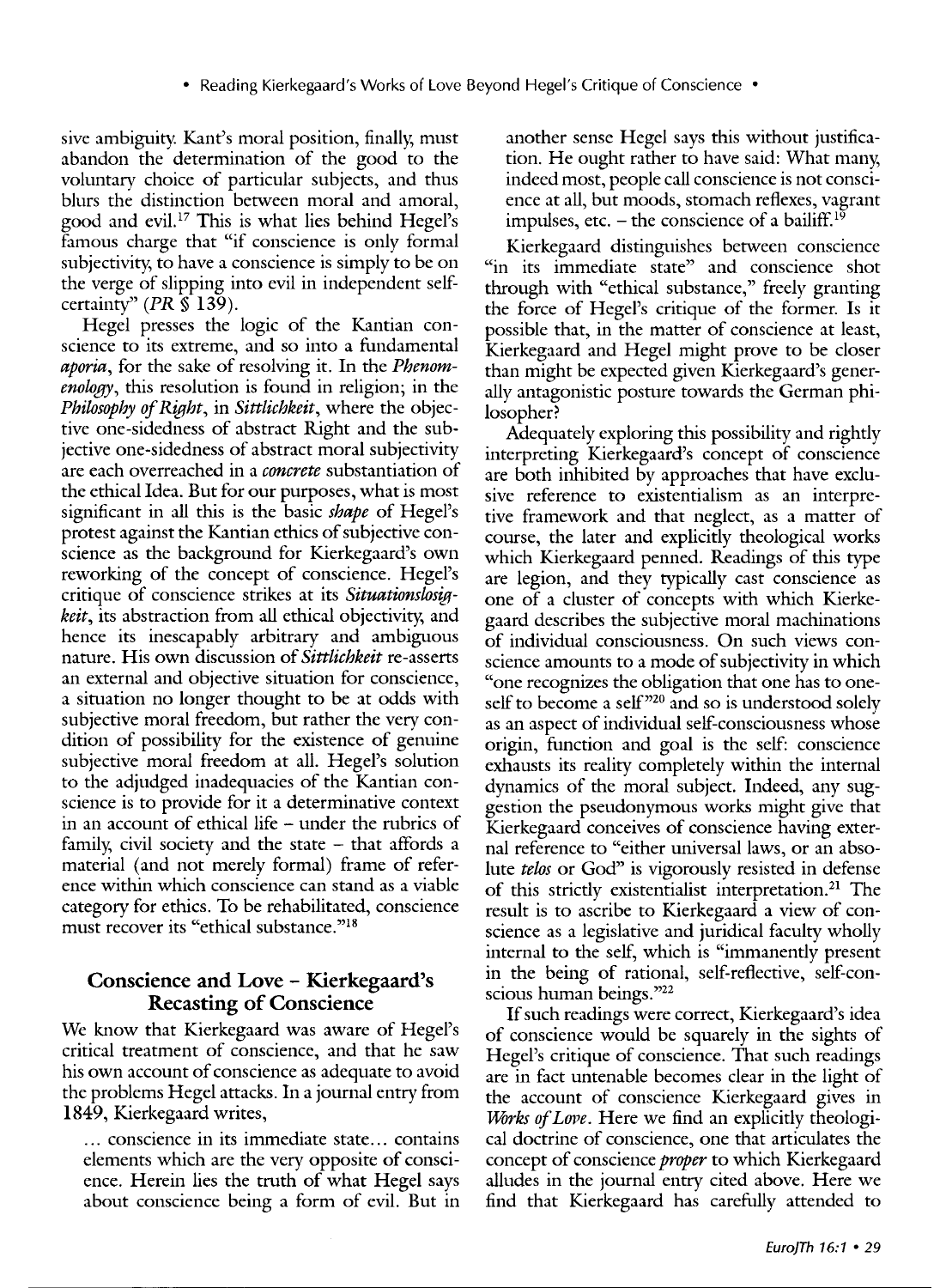Hegel's critique of the morality of the immediate subjective conscience, and that he develops a view of conscience on the other side of that critique, as it were. Conscience proper, for Kierkegaard, is invested with a pervasive external, objective aspect as Kierkegaard situates the subjective activity of the moral agent within an ethical field of reference in a manner formally similar (despite significant material differences) to the way Hegel moves to place subjective moral freedom with the context of *Sittlichkeit.* Indeed, Kierkegaard looks, rather counter-intuitively, to this account of conscience to do precisely this work. 23

In *Works of Love*, conscience appears as a supporting theme within the first division of the text, whose overarching theme is the definition of love itself. Throughout, Kierkegaard presses a sharp distinction between erotic love and friendship on the one hand, and on the other what he calls "genuine love" or love "Christianly understood," a love that corresponds to the New Testament use of the word *agape.* The defining mark of this latter sort of love is that it is enjoined upon the individual as a duty, i.e., as something to which one is subject as a command or a law. Christian love, says Kierkegaard, stands under and responds to the eternal divine declaration: "You *shall* love" which is "the *royal* law" (*WL*, p. 24). Ingredient in this divine imperative are the specific objects proper to this love, namely God himself and the neighbour. To love God Christianly is to do so *"in obedience"*  and *"in adoration"* while to love the "very unpoetic neighbour" whom "thinkers call , the other" Christianly demands genuine selflessness  $(WL,$ p.19, 21). The neighbour, as the concrete occasion to enact what the law of love requires, is "nearer to you than anyone else" and takes precedence over erotic love's preferred objects, whether friend or beloved  $(WL, 21)$ .

For Kierkegaard there is a profound qualitative distinction between love as is generally conceived - whose origins lies in "the play of the powers of immediacy" - and the love that is marked by the "earnestness of eternity, the earnestness of the cornmandment in spirit and truth, in honesty and selfdenial"  $(WL, 25)$ . The application of the "word" of the *royal law"* to human love subjects it to "the change of the eternal" and wins for it "enduring continuance"  $(WL, p. 32)$ .

As is already apparent by the introduction of these few concepts, Kierkegaard is here at work unfolding his "second" or "new" ethic which presupposes an explicitly Christian point of view.<sup>24</sup> In

this ethic, theological concepts taken over from Scripture offer a description of the reality within which the idea of conscience finds its proper place. 25 This is an exercise of "moral reflection" as Oliver O'Donovan describes it, that "necessary taking-stock of the world" which "asks about our placement in the world, our relation to other realities."26 For Kierkegaard the primary realities that position us ethically are those of God, the neighbour, and the divine imperative to love *Christianly.*  These are more decisive than everyday existence, Kierkegaard contends, for "human existence is indeed at hand a second time, but not fancifully; the second time of its existence is its existence in God, or more correctly, this is its first existence, whereby each individual learns from God what the Law's requirement is...  $(WL, p. 117)$ . It is with reference to one's "existence in God" - and ethically this means concretely, one's existence under the claim of the law of love  $-$  that an individual finds "substance and purpose and truth and actuality in existence"  $(W\tilde{L}, p. 117)$ . It is of immense importance that this should be the starting point of the "second ethic" and hence also the basis on which conscience is to be treated. Kierkegaard does not take up the matter of conscience as part of a general phenomenological investigation of the moral subject, but only in the course of unfolding a theological account of the world within which the moral subject is set. And this is a world pervaded by the command, ,You shall love.'

But what of conscience itself? Kierkegaard makes a crucially important remark at the outset:

If one were to state and describe in a single sentence the victory Christianity has won over the world or, ever more correctly, the victory by which it has more than overcome the world, (since Christianity has never wanted to conquer in a worldly way), infinity's change that Christianity has as its aim, by which everything indeed remains as it was (since Christianity has never been a friend of the trumpery of novelty) and yet in the sense of infinity has become completely new - I know of nothing shorter but also nothing more decisive than this: it has made every human relationship between person and person a relationship of conscience .... just as the blood pulsates in every nerve, so does Christianity want to permeate everything with the relationship of conscience  $(W<sub>L</sub>, p. 135)$ .

If in secular terms, only the monarch is thought of as having no other duty than the duty of con-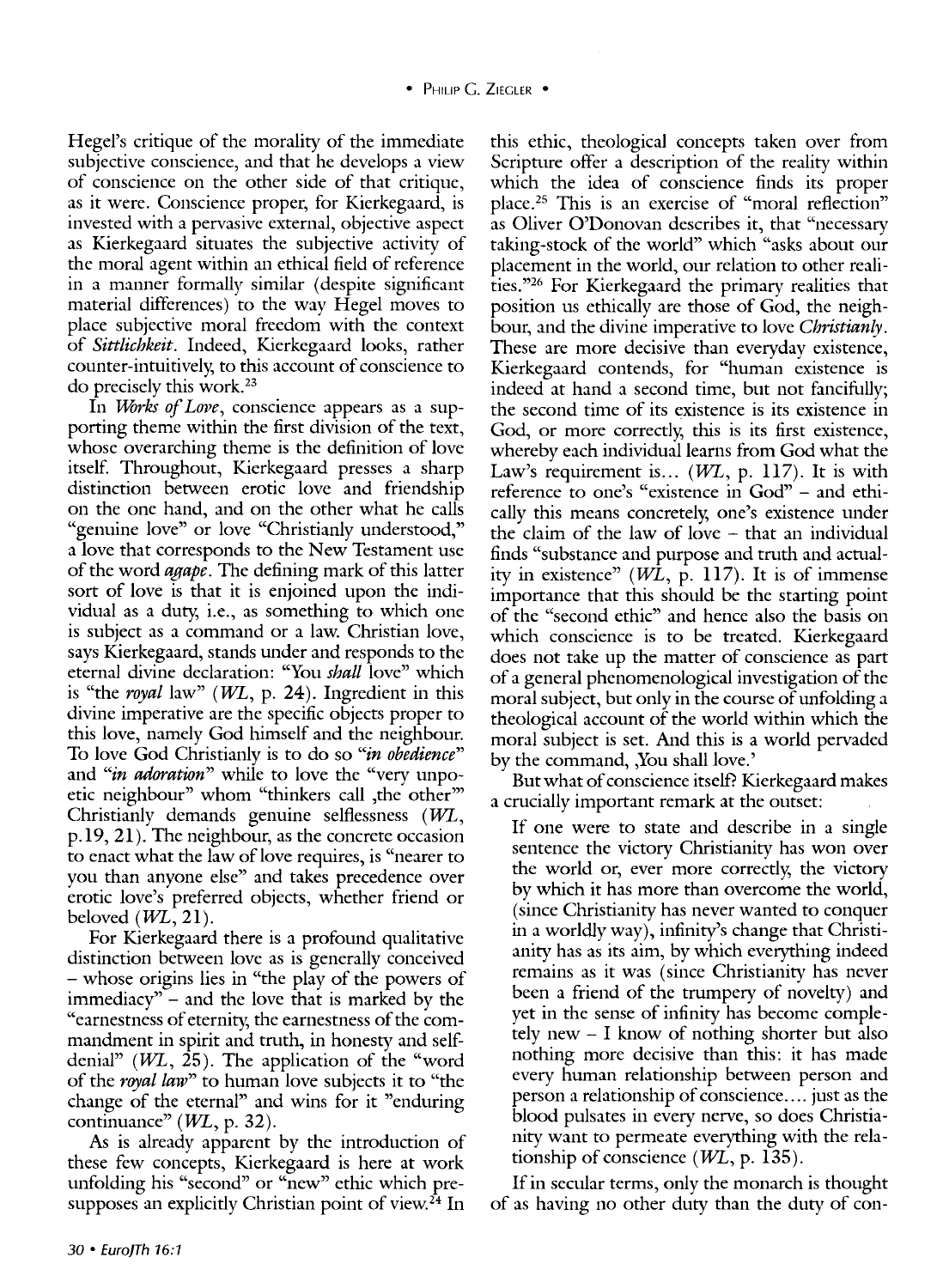science, from the perspective of Christianity this regal power must not be denied to even the lowliest of persons. In the midst of the performance of everyday tasks, Kierkegaard indicates that everyone may and indeed must say to himself, "I am doing this work for wages, but that I do it as carefully as I am doing, I do – for the sake of conscience" ( $W_L$ , p. 136). By referring one's work to conscience, what is achieved? Not the casting off of worldly labour and obligations - these, Kierkegaard says, remain in place. What occurs he argues is the *infinite inward* transformation of the nature of such labour and obligations; conscience is a register into which the business of life is translated by the force of the royal law of love. The effect is renovate the ethical substance and significance of the circumstances in which the moral life if live while leaving their forms largely intact.

But what does it mean, exactly, to assert that *"love* is a matter of conscience"? It first means that upon entering any human relationship each individual "must first be asked whether he has consulted with God and with his conscience"  $(WL,$ p. 140). This rather obvious, since what matters to conscience is precisely what is referred to it in moral reflection. Yet something important is indicated by this redundancy- namely, that *each and every* relationship is to be referred to conscience. The scope of conscience, says Kierkegaard, is unrestricted. In fact, he argues that its ubiquitous reach is in some sense analogous to God's omnipresence  $(WL, p. 140)$ .

Its scope clarified, Kierkegaard must still specify the content of conscience itself; he must explain what takes place when human relationships are referred to it. On this score, Kierkegaard explains that the workings of conscience serve the faithful discharge of the royal law of love by first calling to mind what love itself is, and then comparing actual relationships with the true nature of love thus recalled. Conscience therefore takes the individual to that place where the nature of love itself is truly made manifest, where "a doctrine about love that is the essentially Christian doctrine" can be learned, and for Kierkegaard's second ethic this means we "must start from God and must find God in love to the neighbour." In this movement, Kierkegaard contends, Christian faith "takes possession of every expression of love and is jealous for itself" $(WL, p$ . 140). Yet, even more concretely, Kierkegaard sees the law of love to be fulfilled in and laid upon us by Christ. Of this he writes,

Christ was the fulfilling of the Law. How this thought is to be understood we are to learn from him, because he was *the explanation,* and only when the explanation is what it explains, when the explainer is what is explained, when the explanation *[Forklaring]* is the transfiguration *[Forklarelse],* only then is the relation the right one.  $(WL, p. 101)$ 

The life of Christ is the *very definition* of what love is, being the concrete enactment of "love, in the divine sense"  $(WL, p. 110)$ . Kierkegaard, here as elsewhere in his religious writing, $2^7$  sets forth Christ as the love's "crushing" exemplar, and so as the ever indicting rule to which conscience refers itself. 28 In this context it is sufficient to note that the figure of Christ provides the specific material definition of the law of love which besets and directs moral conscience.

Conscience is thus a reflective act wherein an individual sets a specific love-relationship alongside the rule of love exemplified in the life of Christ for scrutiny and judgment. The act of conscience is that act in which the substantive claim of the law of love is called to mind – "learned again" as Kierkegaard says - as the critical and formative gauge of all acts of human love. As such it is always first and foremost a reflexive and juridical act which aims to check "the self-willfulness of drives and inclinations" ( $WL$ , p. 140) in the exercise of love.

Kierkegaard further specifies the act of conscience by speaking of God and the neighbour as the "middle" or "mediating" terms of all our human relationships. *"Christianity teaches,"* he writes, "that love is a relationship between: a person -*God* – a person, that God is the middle term<sup>"</sup> (WL, p. 107). Or again: "it is God who by himself and by means of the middle term ,neighbour' checks" and adjudges our loving so that only then can it be said that "love is a matter of conscience"  $(W<sub>L</sub>, p. 142)$ . The primary middle term, God, and the secondary middle term, neighbour, both interpose themselves between the parties of any and all human love, for it is "self-denial's middle term that steps in between self-love's  $I$  and  $I$ , but also between erotic love's and friendship's *I* and *other I*" (WL, p. 54). With its demand to mediate the act of love through such middle terms, conscience interrupts the moral self with its insistent and cutting question: "is it actually love, in the divine sense, to show a devotion such as the object of love demanded?"  $(WL, p. 18)$ .

For this reason, conscience refuses to leave the subjective moral self alone with its will to love and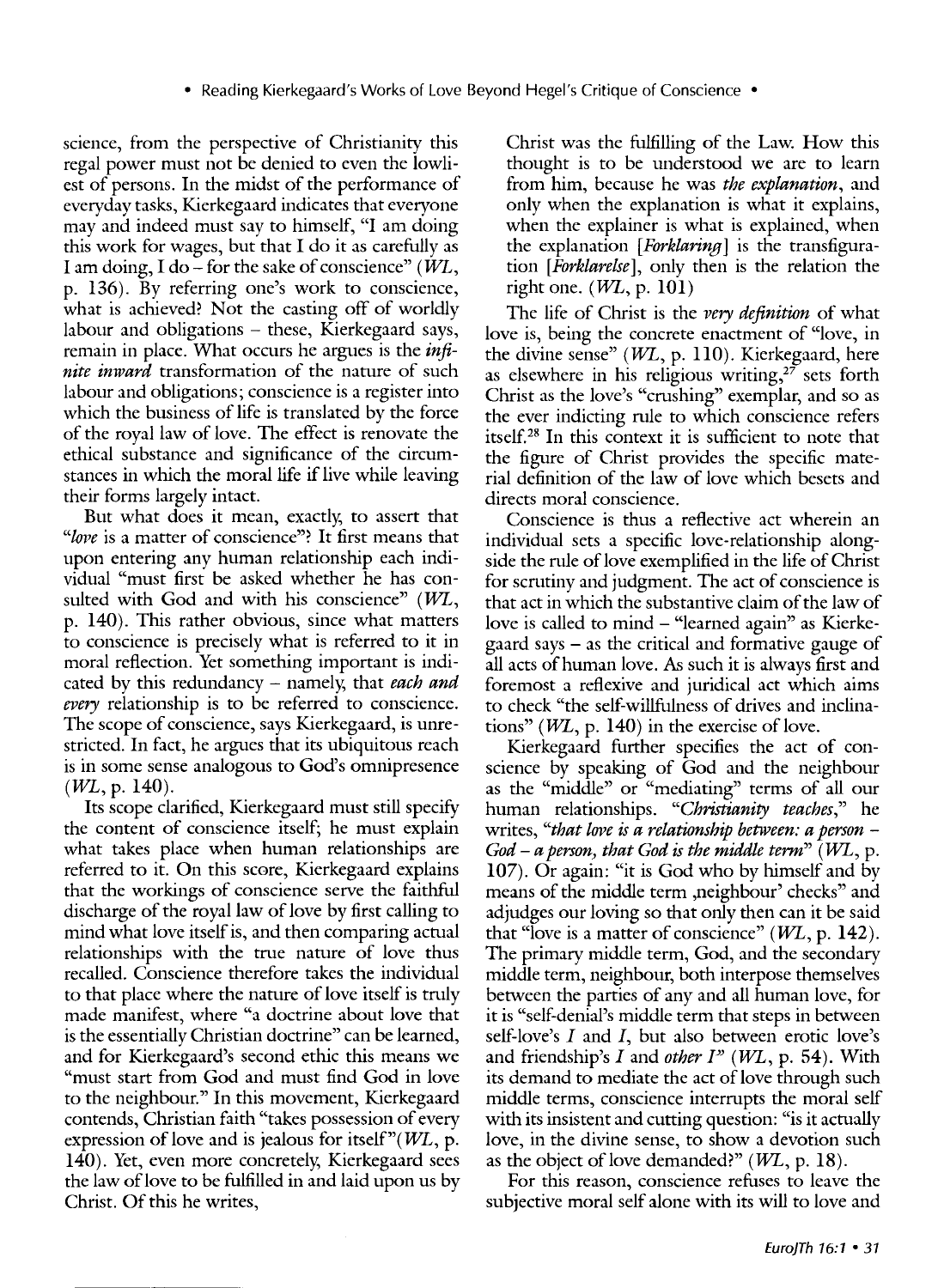the private works of love, but rather demands that this will and these works be mediated  $-$  in effect, be externalized and made public - by reference to God and neighbour. Though it is the moral subject herself who undertakes this reflection, the mediating terms come to her from outside and so reflection is drawn outwards, and the self thereby entangled in a set of particular external relations. By introducing God and neighbour as middle terms in the act of conscience, a fundamental sociality or relationality is interjected into the constitution of the moral subject once again, providing an element of heterogeneity within the concept of conscience itself. In this way Kierkegaard makes clear that, Christianly understood, it will not do for the criteria of conscience to be left to the subject's self-determination or personal discernment.

There is a third and final description of conscience offered by Kierkegaard in *Works of Love:*  namely that "to relate to God is precisely to have a conscience" such that "the relationship between the individual and God, the God-relationship, is the conscience" $(W<sub>L</sub>, p. 143)$ . Keeping in view that God, for Kierkegaard, is never simply a predicate (transcendental or otherwise) of the human subject but is always the One who is separated from the human by an infinite qualitative difference, such a definition of conscience is striking indeed. Although conscience is always an inward movement of subjectivity, it has as an essential and defining element, a relation to another  $-$  God  $-$  who can never be absorbed or collapsed into human subjectivity. Said differently, moral conscience is never properly in possession of its middle terms - they remain something given to it only in an existing external relation. The self does not have a grasp upon its own criteria for assessing what shape love ought to take in the world, but must at every point redirect this matter beyond itself by referring it to the *object* of the individual's God-relationship, i.e., God himself.

Recall at this point that the God-relationship is not left as a formal concept in Kierkegaard's account, but as noted above, is materially defined in the person of Christ who is for conscience the both the prototype of *the* God-relationship *(vere homo)* and the manifestation of divine love *(vere deo).* Oriented to Jesus Christ as the concretion of divine and human love, conscience is preserved from lapsing back into that subjective caprice and arbitrariness of which Hegel accused the Kantian moral conscience. Kierkegaard acknowledges that preservation from such self-deception is precisely the issue when he writes,

God wants each individual, for the sake of certainty and of equality and of responsibility, to learn for himself the Law's requirement. When this is the case, there is durability in existence, because God has a firm hold on it. There is no vortex, because each individual begins, not with ,the other' and therefore not with evasions and excuses, but begins with the God-relationship and therefore stands firm and thereby also stops, as far as he reaches, the dizziness that is the beginning of mutiny  $(WL, p. 118)$ .

Finally then, for Kierkegaard, conscience is the means by which it is ensured that it is not the moral subject *per se,* but ultimately only God become concrete in Christ, "who in every case will determine what love is"  $(WL, p.126)$ .

Where this is *not* the case, Kierkegaard agrees that Hegel's worst fears about moral conscience are fulfilled, and true conscience is lost, being replaced with the arbitrary because autonomous will. He writes, "as soon as one leaves out the Godrelationship, the participants' merely human definition of what they want to understand by loving, what they want to require of each other, and their mutual judgment by virtue of that, become the highest judgment"  $(W<sub>L</sub>, p. 112)$ . In his treatment of conscience, Kierkegaard is working to ensure that the definition, the scrutiny and the judgment of how love ought to take shape in the world are all ultimately ascribed to God. For the moral self only escapes self-deception and illusion as it heeds God's own explanation of love, which is identical (as already noted) with Christ's person and work. No less than Hegel, but for explicitly Christian reasons, Kierkegaard is committed to resisting the capricious conscience of the ethics of subjective conviction. What he says about Christian faith as a whole can rightly be applied to his understanding of the content of the true conscience as well, namely that essential to it is acknowledgment that "it did not originate in any human heart"  $(WL, p.$ 27). Conscience is not so much the seal of human moral autonomy as it is the subjective reflection upon and inward appropriation of that radical heteronomy that Kierkegaard understands to constitute the reality of the ethical sphere.

At least two aspects of this view of conscience call for further clarification and invite specific criticism. The first is the deep separation Kierkegaard opens up between the inward transformation of love-relationships (and also labour) at the hands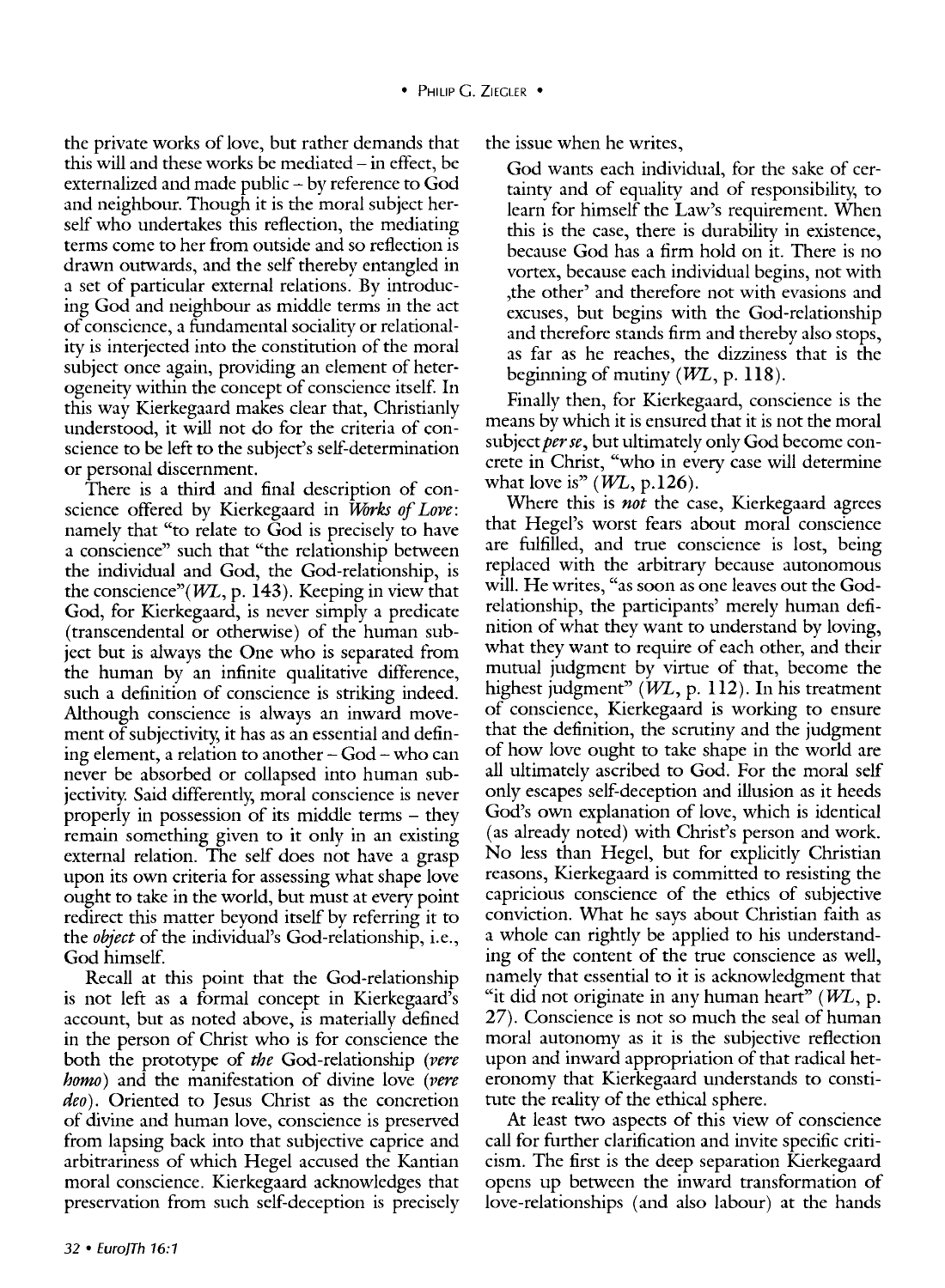of conscience on the one hand, and the untroubled maintenance of the external *status quo* on the other. The work of conscience is restricted to the achievement, on the part of the individual, of a different *perspective* or way of seeing one's life and relationships that is inwardly liberating but which outwardly changes nothing. If conscience were to give voice to its vocation, Kierkegaard claims, it would say,

Do not busy yourself with changing the shape of the world or your situation.... No, make Christianity your own, and it will show you a point outside the world, and by means of this you will move heaven and earth; yes, you will do something even more wonderful, you will move heaven and earth so quietly, so lightly, that no one will notice *(WL,* p. 136).

The infinite transformation which Christian faith effects by making everything a matter of conscience  $-$  i.e., by mediating absolutely everything human through the God-relation  $-$  is limited, it would seem, strictly to the sphere of subjective inwardness. Thus, Kierkegaard contends the manual labourer remains a manual-labourer externally, even as inwardly, despite discovering in conscience his essential equality with the Regent in eternity; and woman remains subordinate to man within the lived actuality of marriage, though inwardly knowing herself the equal of the man before God  $(WL, p. 139)$ .

There are troubling prospects in all of this. To delimit the ,infinite transformation' of life achieved by conscience to the inward sphere makes the predicate ,infinite' suspect. Infinite, here, cannot mean ,total' since a significant portion of the totality of human existence - its external, social aspect -remains in place despite the transformation. ,Infinite transformation' may well then simply mean that from the standpoint of the infinite (or the eternal) the specifics of one's external situation are so lost from sight and so fully relativized by the loftiness of this view, as to be rendered irrelevant. But such a reading would open Kierkegaard up to the very charge he was intent on pressing home against Hegel: namely, that despite achieving the lofty, indeed infinite, perspective in thought one must nonetheless still live, east, work (i.e., *exist)* in the actual finite world.

It would be a serious irony indeed if the cost of maintaining a doctrine of conscience able to resist collapse into pure subjectivity (as in Kant) by re-asserting the determinative role of external

relations (with God and neighbour) were the loss for theological ethics of the significance of the *actual* world, that external "secondary existence" of which Kierkegaard speaks. It seems very odd that the work of conscience as Kierkegaard describes it would *not* issue in a thorough-going renovation of actual human relationships and ways of life and *be seen* to do so. For instance, it should make all the difference in the world of my *actual* day to day life with others that the relationships I have with others are entirely transformed at the hands of conscience by the interposition of the concept ,neighbour' before any and all other categorical understandings of them, e.g., as spouse, enemy, boss, friend. Loss of the ethical significance of the conditions of actual existence and the hope of their transformation seems too high a price to pay even for correcting the hypertrophy of moral subjectivity. How does Kierkegaard's notion of the infinite inward transformation of one's life in conscience escape this obvious charge of encouraging flight from the actual and into the purely abstract.?

Yet, we have not yet done sufficient justice to Kierkegaard's carefully worded claims here: as "inwardly everything is changed" by conscience so "outwardly the old more or less remains" ( $WL$  p. 138). Note well- *more or less.* Or again, as previously cited, when you subject love to the scrutiny of conscience, Kierkegaard contends, "you will do something even more wonderful, you will move heaven and earth so quietly, so lightly, that no one will notice  $(W<sub>L</sub>, p. 136)$ . Conscience affects not only the quality of moral reflection, it also affects the quality of moral *action.* Moral action is not eliminated- after all, something wonderful is *done,*  the world around is *moved.* What concerns Kierkegaard much more than this *per se* is the *character* of such action. It is crucially important that the movement of the world by conscience does not occur in a *worldly* way, and that the actions to which conscience leads are enacted *Christianly.* If, unsatisfied with this stricture of Christian conscience, the moral subject grasps rather at immediate secular effectiveness, then "for what she loses she gains only a mediocre compensation in the fragment of externality she can in a worldly way obtain by defiance." (WL, p. 139). In short, the promise that attends conscientious action rests upon its comporting with the reality which gives it form. And this sees to it that such action  $-$  ever chastened by the claim of the royal law of love and so solidly in need of grace and patient upon God - is in the world but not of it: "What Christ said about his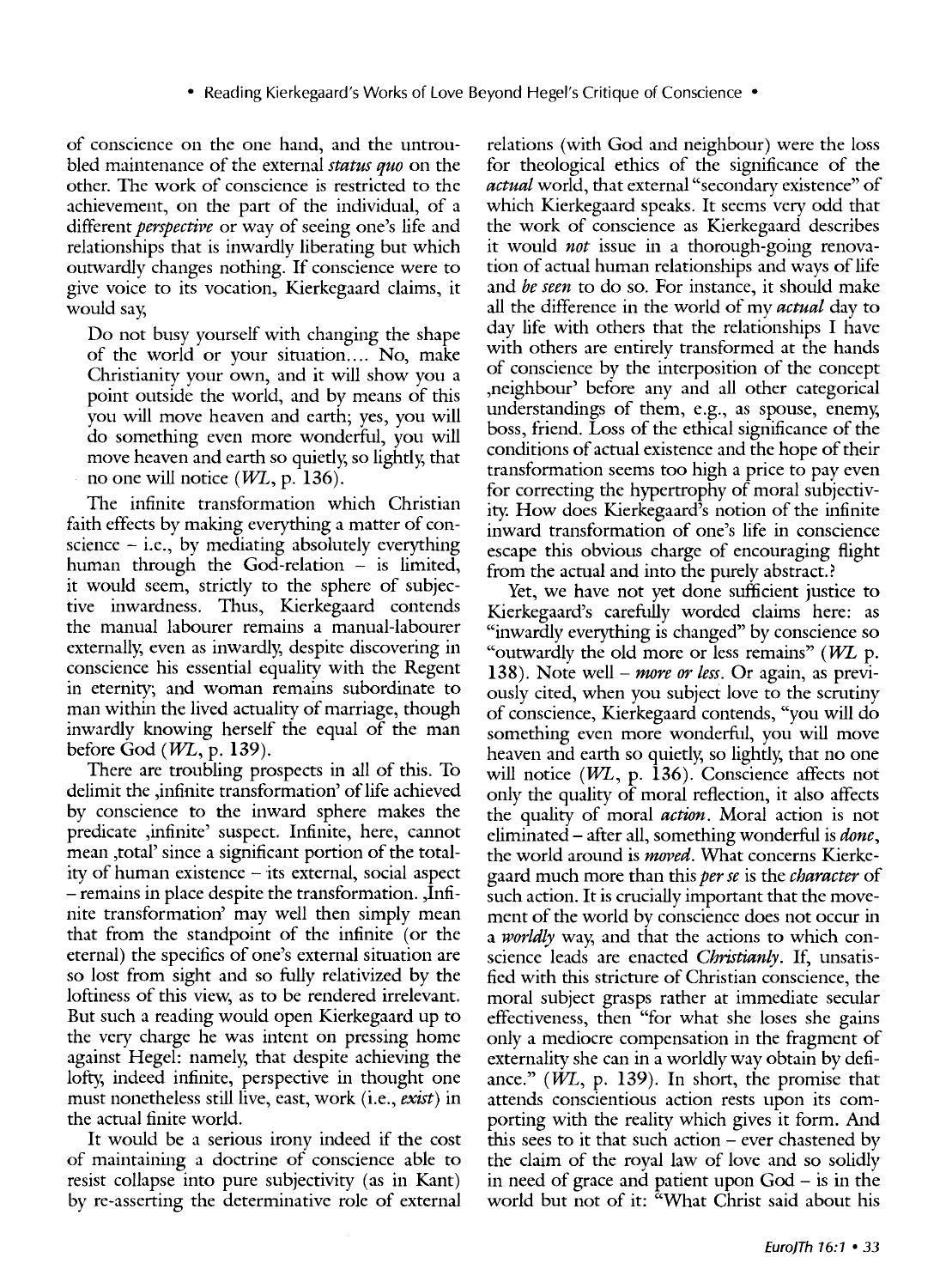kingdom, that it is not of this world, holds true of everything Christian. As a higher order of things, it wants to be present everywhere but not to be seized" ( $WL$ , p. 138). And while this may remain profoundly dissatisfying to the realist and pragmatic mind, in Kierkegaard's view, such is the inescapable and joyful burden of Christian moral life with a faith that "has never wanted to conquer in a worldly way"  $(WL, p. 135).^{29}$ 

Second, this account of conscience provokes an important question about agency. Is it God, the human person, or both who act in conscience? Clearly conscience is an human act, since Kierkegaard says that an individual *relates himself* to God so as to "go with God, hold only to him, and understand under God everything you understand" ( $WL$ , p. 78). But Kierkegaard hints that we can also properly speak of God's agency in relation to conscience when he writes that in conscience it is *"God who* by *himself* and by means of the middle term ,neighbour' checks on whether the love for wife and friend is conscientious"  $(WL, p. 142)$ . These two agencies need not be mutually exclusive, though they are frequently taken to be so. At stake in sorting this out is the question of just how liable Kierkegaard's conscience is to collapse back into Kantian subjectivism. This would be a genuine threat if God were invoked solely as an inactive and mute template with which subjective moral consciousness equipped itself. But certain remarks, like the one just cited, militate against such a view of God. And this is borne out in other texts as well. For example, Kierkegaard's understanding of authority as a necessary and perpetual structure of ethical-religious life- as set forth in *The Difference Between A Genius and an Apostle,* published the same year as *Works of Love* – indicates that God's *active* involvement as the addressing *Other* is essential to any understanding of conscience. 30 This view of authority, along with the crucial theme of Christ's *contemporaneity* with every age, speaks strongly in support of Kierkegaard envisaging, perhaps more strongly that *Works of Love* itself makes clear, that divine agency is an essential aspect of the reality of human conscience.

## **Conclusions**

If conscience is in fact, as the etymology hints, a kind of eo-knowing, a knowing *kmg with* another, it might be said that Kierkegaard contends that the individual moral conscience eo-knows with Christianity as a whole what God gives it to know, namely the command to love and the living and contemporaneous explanation of this command in the person of Jesus Christ.<sup>31</sup> In the act of conscience, the moment of ethical interrogation in which "Christianity steps forward and asks about relationship to God, whether each individual is first related to God and then whether the relationship of love is related to God" *(WL,* p. 108) is reduplicated inwardly. This internal reduplication in the moral subject of what is, crucially, primarily an *external* interrogation *of* the moral subject by God is in essence what Kierkegaard takes conscience proper to be.

As I have argued, conscience denotes the Godrelationship in its subjective ethical aspect. The concept speaks at once of an inward structure of subjective life, and of an objective and outward structure of existence to which it is essentially coordinated. As such, conscience is an individual's reflection upon her situatedness within an ethical reality primarily constituted by relations to God and to neighbour, the situation Kierkegaard significantly speaks of as our "first existence, whereby each individual learns from God" what the Lord requires of us. It is in the midst of the reality constituted by one's relationship to God and relationship to neighbour that the imperative command, ,You shall love!' resounds and is heard. Kierkegaard's conscience is the event in which the self takes up this reality as its own; it is an act which grounds all personal moral reflection and activity in a prior acceptance of a defining situation, a situation most profoundly and properly described in Kierkegaard's view in explicitly theological terms. Hence, in the act of conscience *we* tell ourselves again what we have already heard about ourselves and our situation in the address of another. The disclosure or revelation that this situation is *our*  situation becomes the presupposition of all moral conscience. The Kierkegaardian conscience is thus a kind of human echo of the divine command ,You shall love!' in the chambers of human subjectivity, and the inwardly reflected claim of the neighbour as *my* neighbour. These echoes and reflections pervade all Christian moral reflection, and are made ever more concrete by being "explained" here and now by the One who *is* their living explanation, Jesus Christ. So, when Kierkegaard speaks of ethical maturity, he describes it as process in which we become more and more intimate with the law and its claim, which it to say, a process by which our subjective moral reality is conformed to the objective moral field or situation which it inhabits: this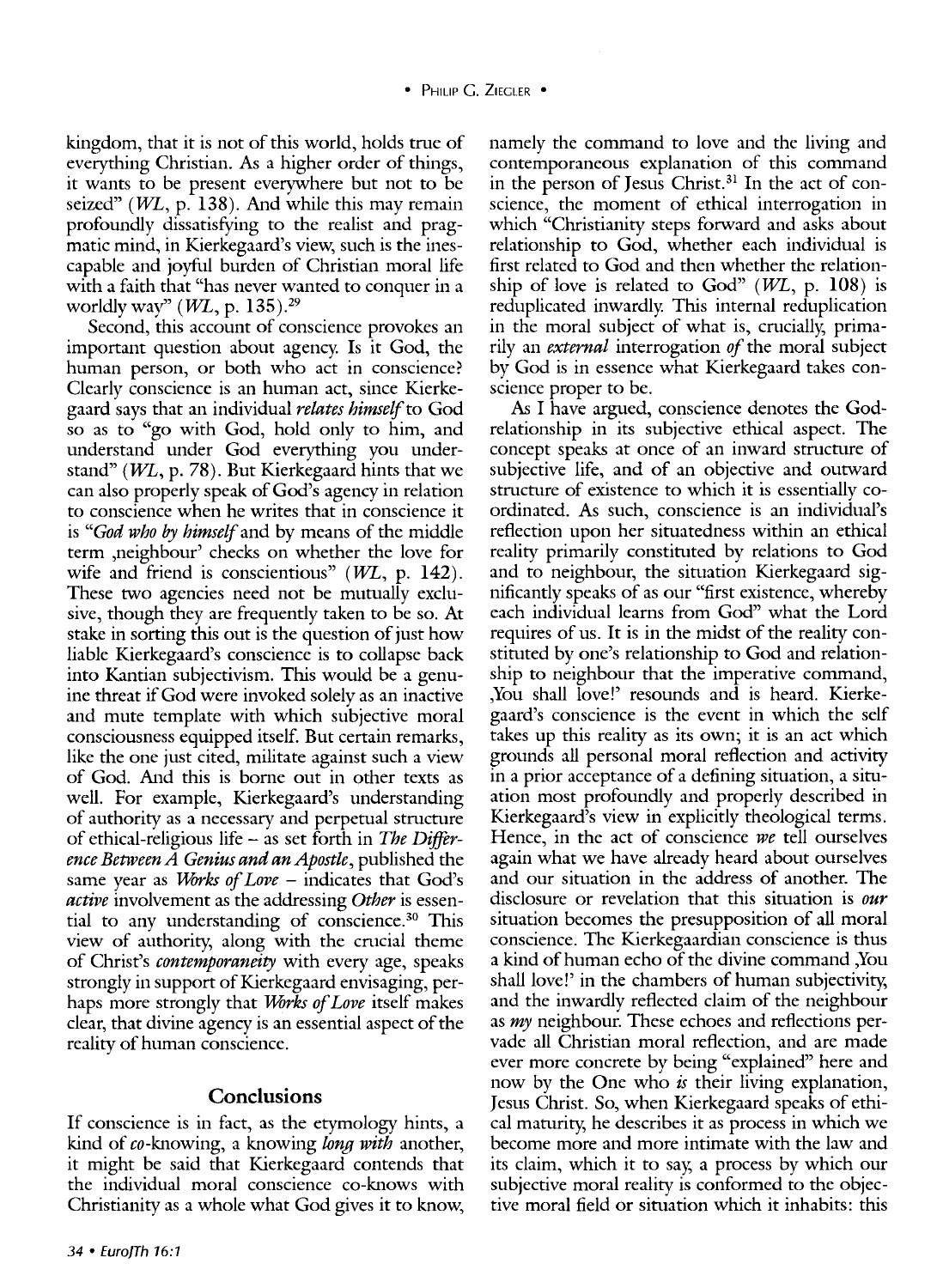is the "eternal truth that love *forms* the heart" *(WL*, p. 12). To become a moral subject is to undergo love's formation of the heart to the end that one's own inner voice more properly and more fully echoes the concrete command of Christ.

In order to avoid the serious shortcomings inherent in a one-sided subjective ethic of conscience (identified by Hegel), Kierkegaard reworks the concept of conscience, interjecting an objective, external and unassimilatable referent right into the heart of moral self-reflection. Working in a theological idiom, Kierkegaard strives for account of moral subjectivity that holds together its proper subjectivity and its determinative external context. This aim parallels that of Hegel's *Sittlichkeit* but, unlike Hegel, Kierkegaard's account is both Christianly specific and committed to holding open the distinctions between *is* and *ought,* law *giver* and law *receiver* that the German philosopher refuses, in the end, to accede. Here as elsewhere, Kierkegaard makes plain his dedication to maintaining the qualitative distinction between God and the human creature and their irreducibly *external* relation. Yet where the efforts of these men coincide is in a common effort to get beyond the Kantian ethics of subjectivity, precisely by insisting on the reality and ethical validity of an external context to which the moral subject is responsible. Here Kierkegaard (if only briefly!) draws alongside Hegel in common cause. Both authors are agreed that "it is law that gives freedom" such that "without law, freedom does not exist at all" *(VVL,* pp. 38-9), thus together contest the Kantian opposition of moral freedom and objective moral direction or constraint.

In sum, Kierkegaard's account of conscience as moral reflection mediated and made concrete by reference to God and to neighbour describes a salutary "situation for human freedom" - moral subjectivity always finds itself within a set of fundamental determinative relations, i.e., those with the God of Jesus Christ and the human neighbour, which make up the fabric of moral reality and provide the condition of possibility of there being moral existence at all. Indeed, Maclntyre is right to observe that "it is only when writing from *within* a Christian position that Kierkegaard can find any reason for answering the question" moral question, ,How shall I live?'.<sup>32</sup> Just so. For Kierkegaard the Christian position can properly found and orient moral life. To demonstrate precisely this is the burden of that "second ethics that presupposes dogmatics" pursued throughout his later theological works. Kierkegaard in fact "possesses precisely the kind

of teleological orientation that Maclntyre finds lacking in modernity<sup>33</sup> though this orientation is not an accomplishment of *reason* but is rather the fraught and searching gift of revelation.

Kierkegaard's treatment of conscience does provoke important questions concerning the relation of human and divine agency; as well as the relation of moral reflection to moral action. However such questions are eventually answered, it is certain that with his concept of conscience Kierkegaard is attempting to "step altogether outside the tradition of freedom as self-dependence<sup>334</sup> in order to assert once again the ethical necessity of acknowledging an constitutive context for human moral freedom, a freedom whose upholding and fashioning is perhaps even more dear to Christian faith than it is to modernity.

#### **Notes**

- 1 See Charles Taylor, *Heael and Modern Society* (Cambridge: Cambridge University Press, 1979), p. 156.
- 2 See G.W.E Hegel, *Phenomenology of Spirit.* A.V. Miller trans. (Oxford: Oxford University Press, 1977), §§632-671 (pp. 383-409), as well as the section entitled 'Good and Conscience' in his *Philosophy of Right.* T.M. Knox trans. (Oxford: Oxford University Press, 1942), §§129-141 (pp. 86-104).
- 3 Taylor,Hegel *and Modern Society,* p. 160.
- See especially Problemata I and Problemata II in S. Kierkegaard, *Fear and Trembling /Repetition.* H.V. Hong and E.H. Hong trans. (Princeton: Princeton University Press, 1983), pp. 54-67, 68-81.
- 5 A. Maclntyre, *A Short History of Ethics* (London: Routledge, 1995), p. 215.
- 6 A. Maclntyre, *4frer Virtue.* Second Edition (Notre Dame: University of Notre Dame Press, 1984), pp. 44, 39.
- 7 S. Kierkegaard, *The Concept of Anxiety.* R. Thomte and A.B. Anderson trans. (Princeton: Princeton University Press, 1980), pp. 20-21, 23. See also note #48, p. 228.
- 8 Bruce Krinunse, *Kierkegaard in Golden Age Denmark* (Bloomington, IN: Indiana University Press, 1990), p. 306. This judgment is shared by Philip Quinn who gives pride of place to *Works of Lwe* in his essay on "Kierkegaard's Christian Ethics," in the *Cambridge Companion to Kierkegaard.* A. Hannay and G.D. Marino eds. (Cambridge: Cambridge University Press, 1998), pp. 349-375.
- 9 Amy Laura Hall, *Kierkegaard and the Treachery of Lwe.* (Cambridge: Cambridge University Press, 2002), p. 13.
- lO Taylor, *Hegel and Modern Society,* pp. 158-9.
- 11 Ingolf Dalferth reflects at length upon the significance of this in his tellingly titled essay, " '... der